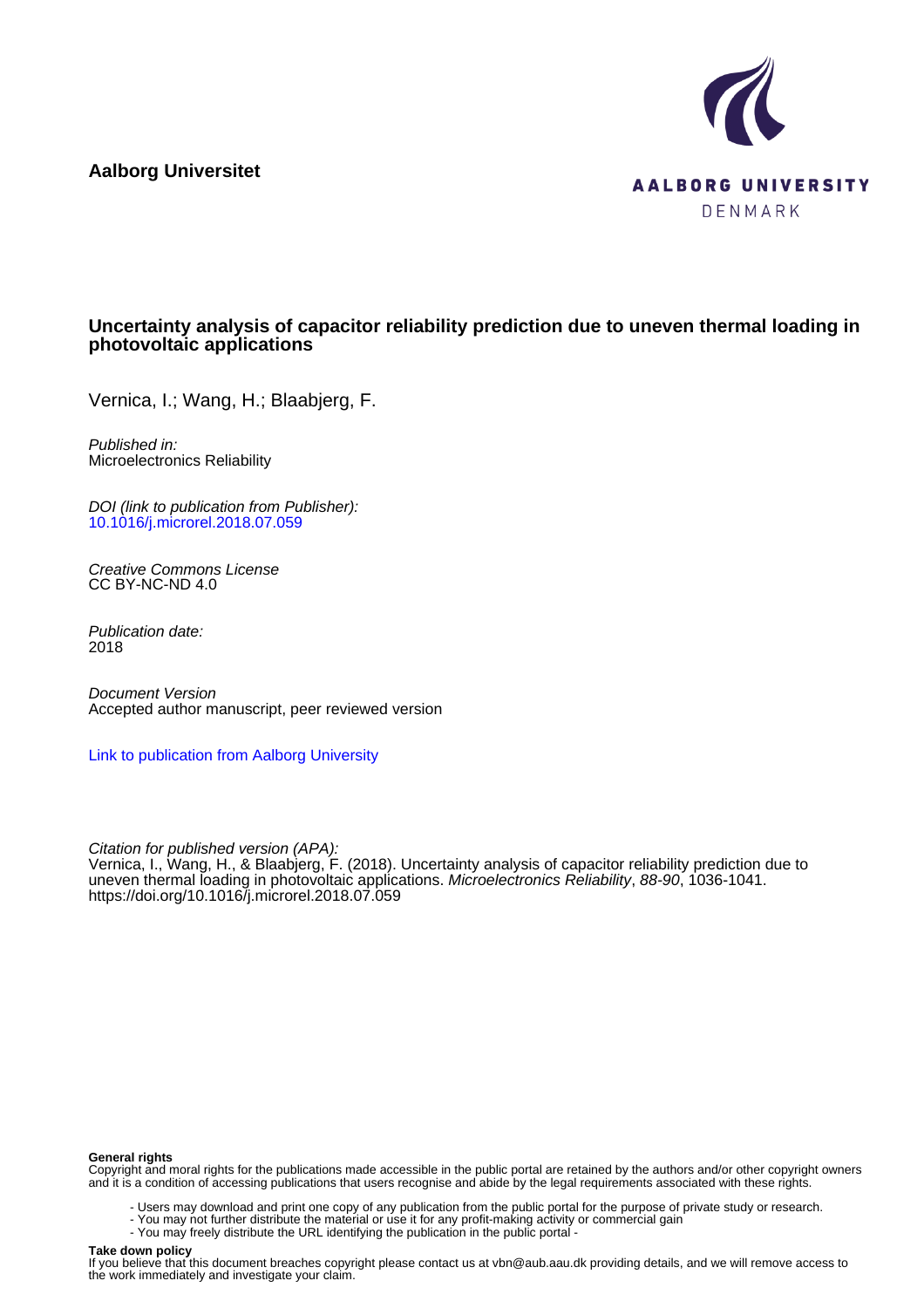# Uncertainty analysis of capacitor reliability prediction due to uneven thermal loading in photovoltaic applications

I. Vernica\* , H. Wang, F. Blaabjerg

*Department of Energy Technology, Aalborg University, Aalborg, Denmark*

#### **Abstract**

 Because of the high cost of failure, the reliability performance of capacitors is becoming a more and more stringent factor in many energy conversion applications. Since temperature is one of the main stressors that leads to the wear-out of capacitors, it is important to understand the uncertainties introduced by the capacitor thermal modelling within its reliability prediction process. Thus, in this paper, the uncertainties introduced by uneven thermal loading, and their impact on the reliability of a photovoltaic application DC-bank are investigated. Based on a generic model-based reliability assessment procedure, a reliability evaluation tool is initially developed and used in order to quantitatively analyse the impact of these uncertainties. The lifetime evaluation of the individual capacitors/DC-bank is estimated and afterwards benchmarked under even/uneven thermal loading conditions. The outcomes of the uncertainty analysis indicate that the uneven thermal distribution among DC-link capacitors can have a significant impact on both component and system-level reliability performance.

#### **1. Introduction**

Due to their essential role within many applications, the reliability of the power converters is one of the main factors that influences the overall efficiency and cost of the system [1]. However, as it has been shown in [2], based on failure information of a photovoltaic (PV) plant operated throughout the course of 5 years, the inverter represents one of the most critical sub-assemblies of the PV system.

Consequently, numerous studies have been carried out in order to determine the main causes of failure in power electronic systems, and it has been concluded that the capacitors are among the most fragile components of the power converter, with respect to reliability [3]. According to [4], the predominant sources of stress in electronic equipment are the steady state and cycling temperatures, which are mainly caused by the fluctuating load of the converter and environmental temperature variations, which can lead to a faster wear-out. The unexpected wear-out failures of the capacitors [5] will lead to an increase in maintenance cost, and a cutback in the total energy production of the system, and thus resulting in a higher cost of energy conversion.

In order to address the given issue, and to achieve a better balance between lifetime and cost, a more accurate reliability assessment procedure for the DClink capacitors is required. By understanding the underlying uncertainties and assumptions behind the model-based reliability assessment analysis [6], a more confident lifetime estimation can be achieved. Many of these uncertainties can be introduced either by the operating/environmental mission profiles [7], loss and thermal behavior modeling, damage accumulation method or by the lifetime model itself [8].

The uncertainties related to the thermal modelling of the capacitor are mainly caused by the self-heating effect (internal temperature rise) induced by the variations in the ESR and/or capacitance. Additional uncertainties are caused by the mutual-coupling effect between the different capacitors of the DC-bank, which will result in a difference in case temperature, and inherently in the lifetime expectancy.

Thus, in this paper, a method to quantitatively analyze the impact of these uncertainties on the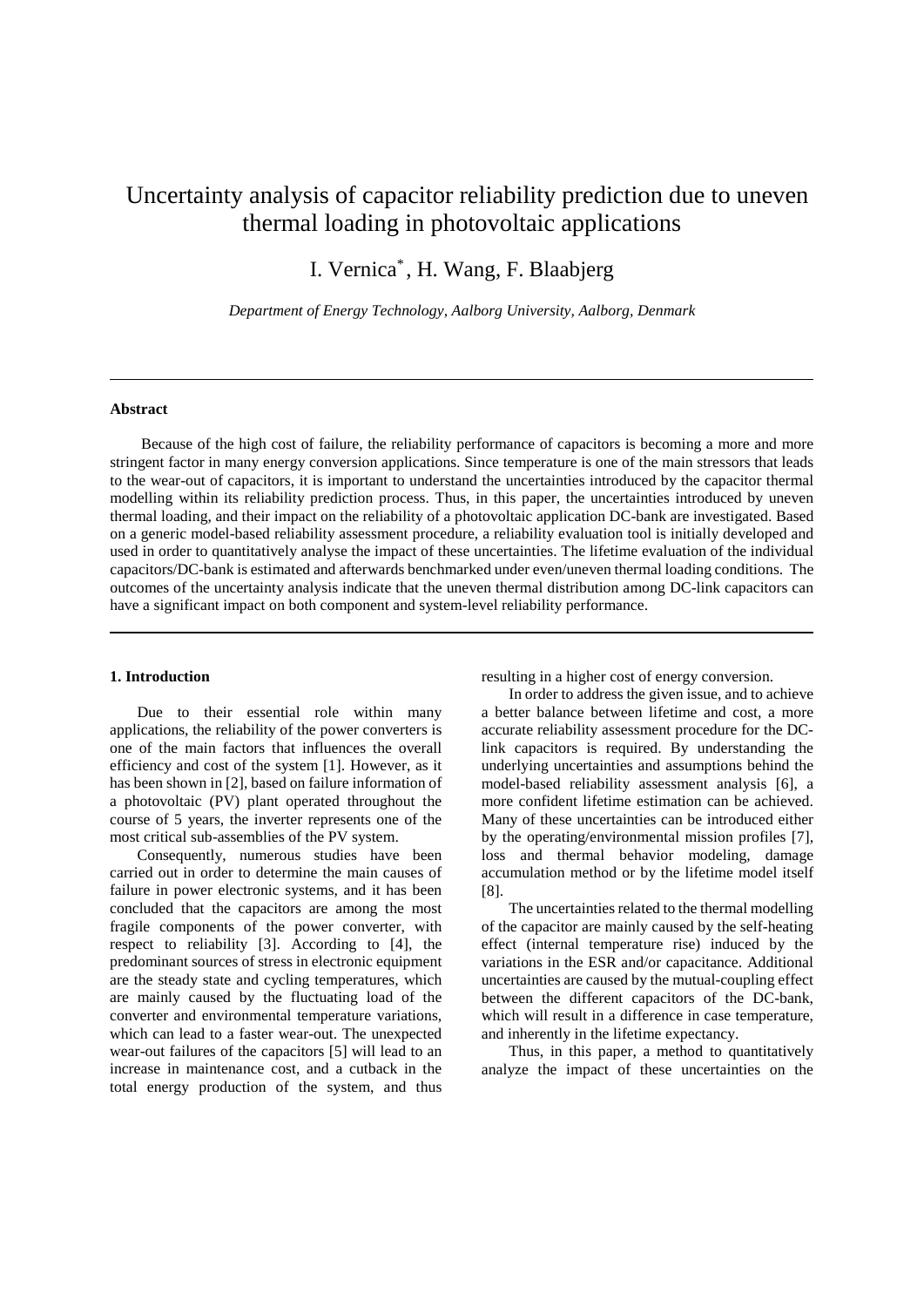

Fig. 1. System diagram of PV application study-case.

capacitor reliability prediction is proposed. According to a generic reliability assessment procedure, a modelbased reliability evaluation tool is initially proposed and used in order to estimate the component/systemlevel reliability for a 3-phase photovoltaic application study-case, as shown in Fig.1. Finally, the uncertainty analysis is performed under even and uneven thermal loading conditions, and the outcomes are highlighted and benchmarked.

### **2. Model-based reliability assessment procedure for DC-link capacitors**

A generic reliability assessment procedure has been developed and presented in Fig. 2. The given method can be successfully applied for both active [9] and passive power electronic components, but within this paper it will be used in order to investigate the lifetime estimation of the capacitors/DC-bank of the study-case PV application.

#### *2.1. Mission profiles and system specifications*

The annual environmental mission profiles shown in Fig. 3, together with the system specifications given in Table 1, will represent the inputs to the system-level mission profile modelling block. In order to meet the DC-link voltage requirements of the study-case application, a DCbank configuration consisting of four Nippon Chemicon KMQ 400 V 680 μF capacitors connected as shown in Fig. 1, are employed.

Table 1

Parameters for PV system study-case

| Parameters          | Symbol       | Value                   |
|---------------------|--------------|-------------------------|
| Rated power         | $P_{\alpha}$ | 10 [kW]                 |
| Fundamental freq.   | fo           | 50 [Hz]                 |
| Grid voltage        | $V_{grid}$   | $230$ [V $\text{rms}$ ] |
| Switching freq.     | $f_{sw}$     | 20000 [Hz]              |
| DC-link voltage     | $V_{dc}$     | 700 [V]                 |
| Filter inductance 1 | $L_{fl}$     | $4.05$ [mH]             |
| Filter inductance 2 | $L_{\rm f2}$ | $4.05$ [mH]             |



Fig. 3. Long-term environmental mission profiles of the PV systems study-case.

#### *2.2. Component/system-level reliability evaluation*

During the first stage of the reliability assessment procedure the environmental mission profiles and the specifications under which the PV system is operated are inputted in the system-level models [10], where the electro-mechanical dynamic behaviour of the study-case PV application will be investigated, and thus the converter-level electrical loading can be determined.

Afterwards, the resulting converter-level mission profiles (e.g. converter voltage and current) can be introduced into the converter-level mission profile modelling block, where the electrical simulation of the power converter is performed, and the local electrical stress of each component can be identified.

In the following, the voltage and current stress of the DC-link capacitors will represent the input to the component-level mission profile modelling block. Within this stage of the capacitor reliability evaluation procedure, the electrical stress will be translated into the thermal stress (internal hotspot temperature), by means of electro-thermal models [11]. The power losses generated by the capacitor are calculated according to Eq. 1:

$$
P_{C,loss} = I_{C,rms}^2 \cdot ESR(\omega) \tag{1}
$$

where,  $I_{C,rms}$  represents the current flowing through the capacitor, and *ESR(ω)* represents the frequency dependent equivalent series resistance (ESR) characteristic of the capacitor, as given in the datasheet. Thus, the hotspot temperature of the capacitor is given as,

$$
T_h = P_{C, loss} \cdot R_{th} + T_a \tag{2}
$$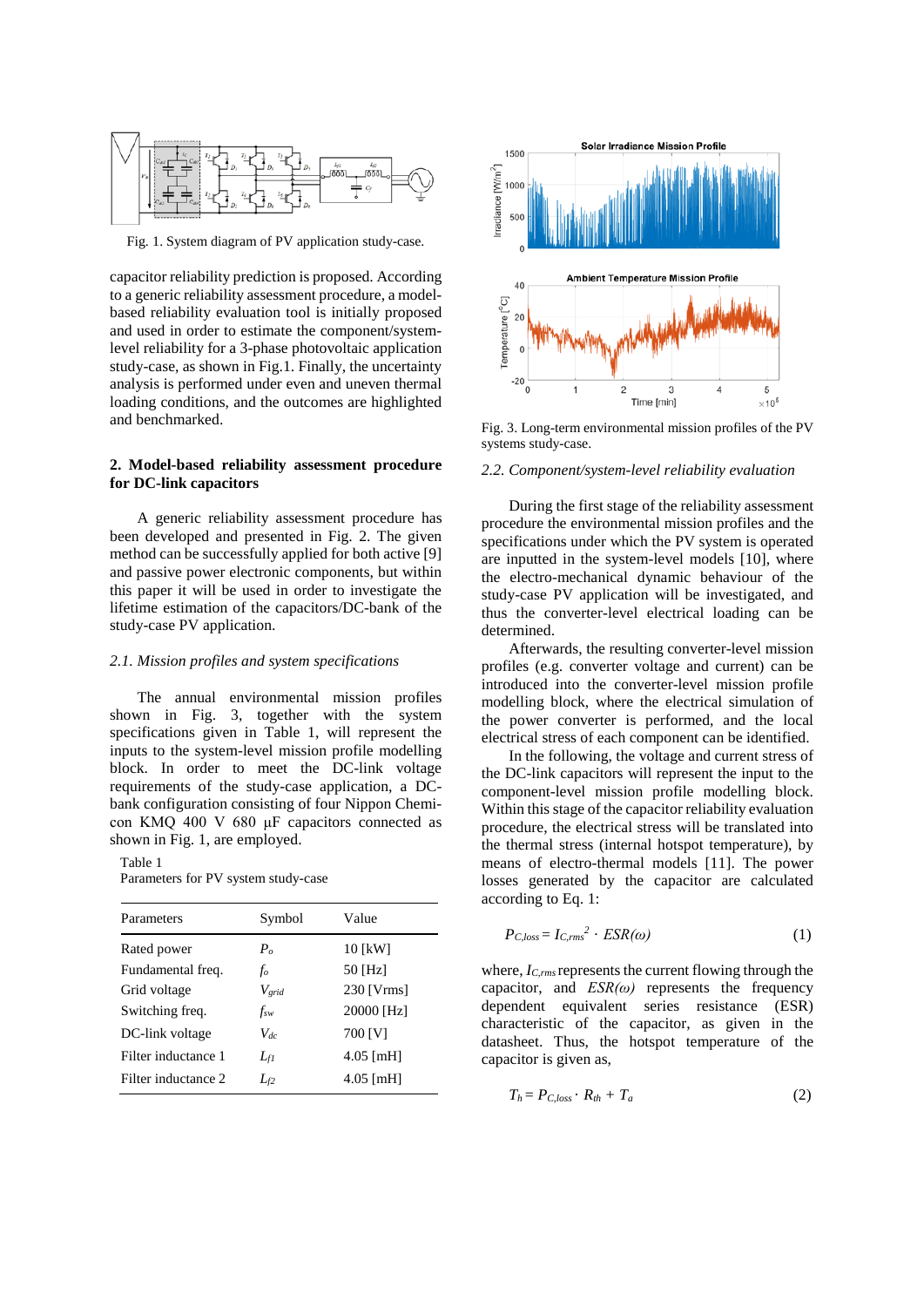

Fig. 2. Generic model-based reliability assessment procedure for DC-link capacitors.

where,  $R_{th}$  represents the thermal resistance of the capacitor, and *Ta* represents the local ambient temperature [12]. The capacitor thermal resistance can either be found in the manufacturer datasheet, or it can be determined according to its physical dimensions [13].

The component-level mission profiles (e.g. hotspot temperature, voltage, etc.) can then be translate into the capacitor lifetime estimation by means of strength models. Although many capacitor lifetime models have been discussed throughout the literature [5, 14, 15], a simplified model for aluminum electrolytic capacitors will be employed:

$$
L = L_0 \cdot \left(\frac{V}{V_0}\right)^{-n_1} \cdot 2^{\frac{T_0 - T}{n_2}} \tag{3}
$$

where, *L* and *L0* are the lifetimes under operating and reference conditions, respectively, *V* is the voltage under operating condition,  $V_0$  is the voltage under reference condition, *T* represents the temperature under use condition and  $T_0$  is the temperature under reference condition. Additionally,  $n_l$  represents the voltage stress exponent (usually varies between 3.5 and  $9.4$ ) and  $n_2$  represents the temperature stress exponent (varying between 10 and 13) [5].

Finally, the reliability information of each individual capacitor can be used in order to determine the reliability of the DC-bank, through Reliability Block Diagram (RBD) analysis [16]. Thus, the unreliability of the DC-bank sub-assembly can be calculated according to the following equation [17]:

$$
F_{sub}(t) = 1 - \prod (1 - F_{comp(i)}(t))
$$
 (4)

where,  $F_{sub}$  represents the sub-system failure function, and  $F_{\text{comp}(i)}$  represents the individual component failure function.

#### *2.3. Reliability assessment tool platform*

In order to facilitate a fast and straightforward reliability analysis, all the models employed in the



Fig. 4. DfR<sup>2</sup> reliability tool – Graphical interface [9].

reliability assessment procedure have been implemented in a tool (Design for Reliability and Robustness  $-DfR<sup>2</sup>$ ), as shown in Fig. 4. The main tool framework has been designed with a generic and modular approach in mind, and thus allowing for various power electronic applications to be implemented in investigated according to the reliability evaluation method presented in Fig. 2.

The study-case PV application shown in Fig. 1 has been integrated in the  $\text{DfR}^2$  tool, and the capacitor reliability evaluation has been carried out based on the mission profiles shown in Fig. 3, and under the assumption that the temperature is evenly distributed among all four capacitors of the DC bank. Thus, as expected, the resulting capacitor hotspot temperature and accumulated damage, which are presented in Fig. 5, are the same for all capacitors of the DC-bank.

Under the given assumptions, all four capacitors will show the same reliability performance. The unreliability information of each individual capacitor is taken into account and used in order to determine the unreliability curve of the entire DC-bank configuration. From the total cumulative failure due to E-Cap wear-out shown in Fig. 6, it can be noticed that the expected lifetime of the DC-bank is 17 years, considering a 1 % probability of failure (B1). Moreover, considering a 10 year operating lifespan requirement, 0.18 % of the population will fail under the given operating conditions and assumptions.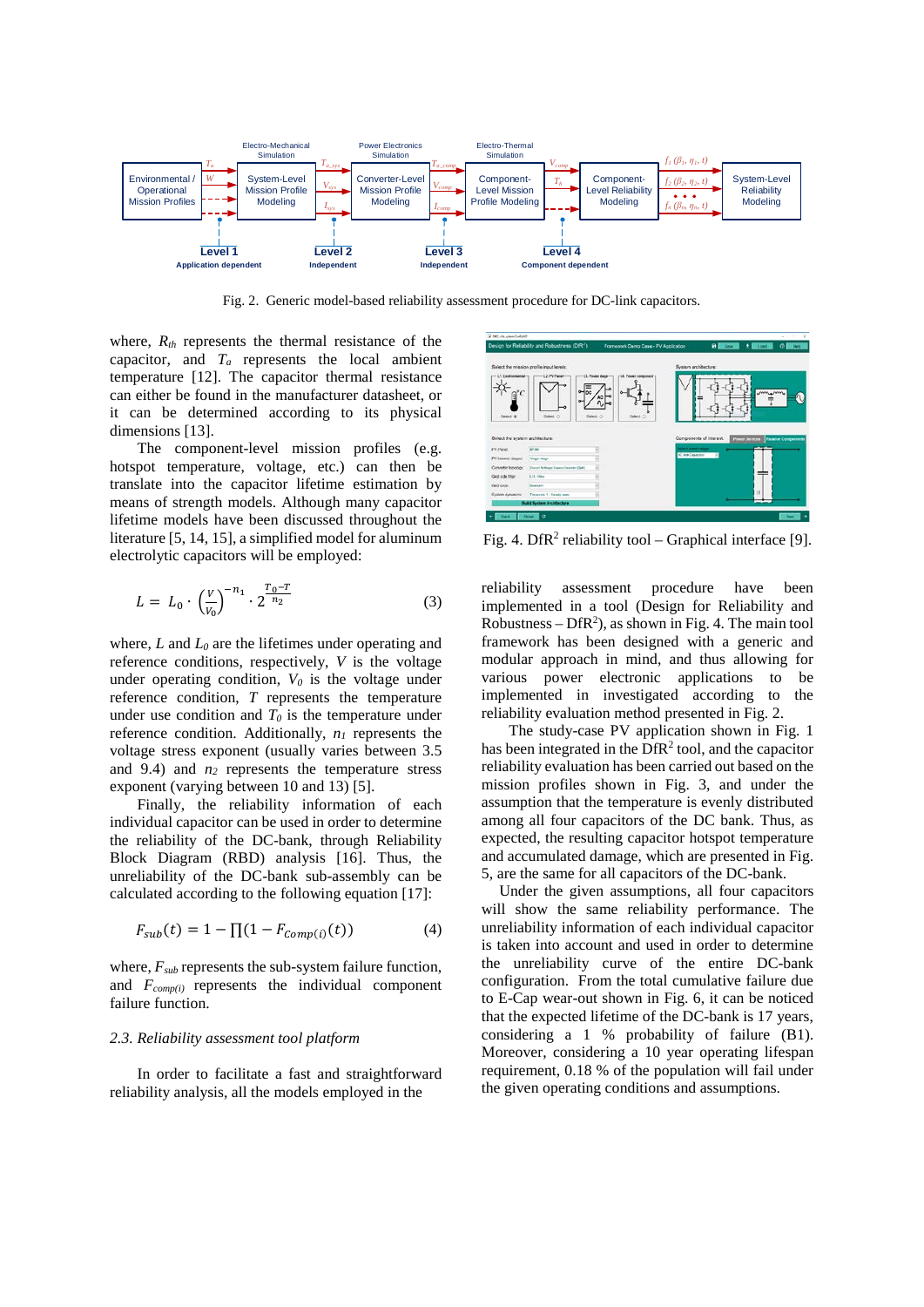

Fig. 5. Capacitor stress under even thermal loading.



Fig. 6. DC-bank unreliability under even thermal loading.

## **3. Impact of uneven thermal loading conditions on the capacitor reliability prediction**

Normally, the local ambient temperature among the capacitors of the DC-bank is unevenly distributed. This is due either because of the mutual-coupling effect between the capacitors and/or other power components, or due to the different placement of the capacitors on the PCB layout [18].

Therefore, an uneven thermal distribution is assumed among the capacitors of the DC-bank of study-case PV applications. The capacitor C<sub>dc1</sub> is considered as the reference,  $C_{dc2}$  is assumed 1<sup>o</sup>C colder, while  $C_{dc3}$  and  $C_{dc4}$ , hotter by 3<sup>o</sup>C, respectively 4°C. The impact of the different local ambient temperatures on the hotspot temperatures of the capacitors can be clearly seen in Fig. 7. Since temperature is the main stressor that leads to the wearout of aluminium electrolytic capacitors, it is expected that the temperature difference will have a significant

impact on the lifetime expectancy of the capacitors, and inherently of the DC-bank.

As shown in Fig. 7, a higher damage will occur on the hotter components, with an increase of approximately  $25%$  damage increase in  $C_{dc4}$  with respect to the reference  $C_{dcl}$ , and thus leading to a shorter lifespan expectancy.

The individual reliability metrics of each capacitor is used in the RBD analysis in order to determine the reliability of the DC-bank, which is shown in Fig. 8. The uneven thermal distribution will lead to a decrease DC-bank lifetime, with a 14 year lifetime expectancy for 1 % probability of failure. The decrease in lifetime is more notable especially when considering higher probability of failure requirements. Considering the 10 year lifetime requirement, it can be noticed that approximately 0.37% is expected to fail.

Finally, in order to quantitatively analyze the impact of the uncertainties related to uneven thermal loading on the lifetime estimation of the capacitors/DC-bank, an uncertainty analysis is performed. The outcomes of the uncertainty analysis are highlighted in Fig. 9 and Fig 10.

Considering a 90% confidence interval, the *B1* lifetime expectancy of the DC-bank under uneven thermal distribution is between 11.5 and 16.5 years, and between 14 and 20 years respectively, when considering an even thermal distribution among the capacitors. The probability density function (pdf) for the two cases can be seen in Fig. 9.

Similarly, if the 10 year lifetime requirement is considered for the DC-bank, a significant difference can be noticed in its cumulative failure distribution, under the even and uneven loading conditions. As shown in Fig. 10, it can be assumed that with a 90 %



Fig. 7. Capacitor stress under uneven thermal loading.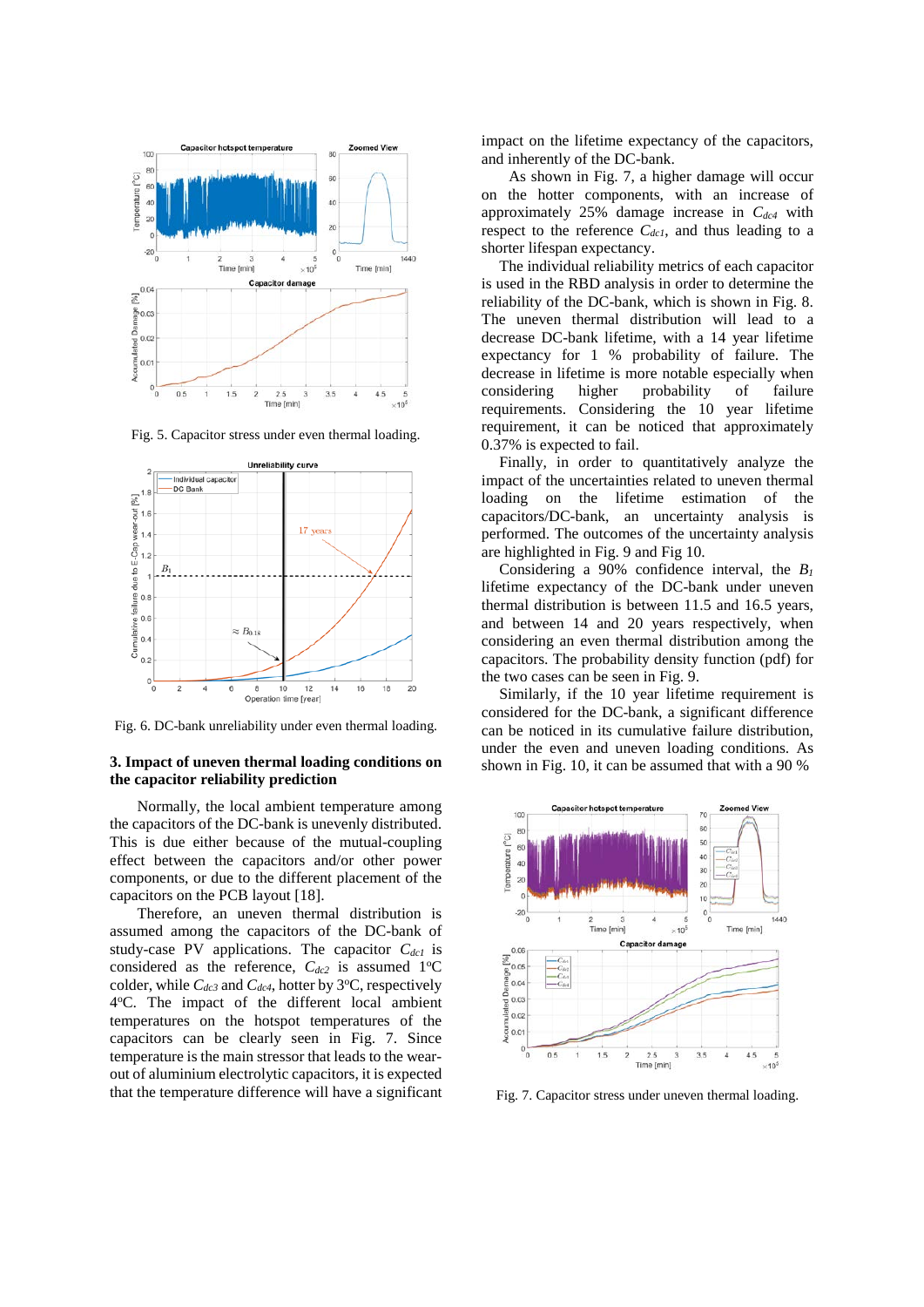

Fig. 8. DC-bank unreliability under uneven thermal loading.



Fig. 9. DC-bank *B1* lifetime distribution under even/uneven thermal loading conditions.



Fig. 10. Cumulative failure under 10 year lifetime requirement under even/uneven thermal loading conditions.

confidence interval the cumulative damage of the DCbank under even thermal distribution will be between 0.14 % and 0.2 %, while for uneven thermal distribution between 0.3 % and 0.42 % of the population will fail until reaching the specified lifetime requirement.

#### **4. Conclusions**

In this paper, the impact of the uneven thermal loading condition on the capacitor reliability prediction has been investigated. A modular reliability assessment procedure for the capacitors/DC-bank of a PV application study case has been proposed and its models have been briefly introduced. The models employed within the generic the reliability evaluation method have been integrated within a reliability tool (DfR2). The DfR2 tool has been used in order to investigate reliability performance on both component and system-level of DC-bank under even and uneven thermal loading conditions. Finally, the outcomes of the uncertainty analysis have been investigated by means of probability density function, and the results indicate a significant deviation in lifetime as a result of uneven thermal distribution among the capacitors of the DCbank.

#### **References**

- [1] H. Wang, M. Liserre, F. Blaabjerg, P. de Place Rimmen, J. B. Jacobsen, T. Kvisgaard, and J. Landkildehus, "Transitioning to physics-of-failure as a reliability driver in power electronics," *J. Emerg. Sel. Topics Power Electron.*, vol. 2, no. 1, pp. 97 – 114, 2014.
- [2] L. M. Moore, and H. N. Post, "Five years of operating experience at a large utility-scale photovoltaic generating plant," *Prog. Photovolt.: Res. Appl*., vol. 16, no. 3, pp. 249 - 259, 2008.
- [3] S. Yang, A. Bryant, P. Mawby, D. Xiang, L. Ran, and P. Tav, "An industry-based survey of reliability in power electronic converters," *IEEE Trans. Ind. Appl*., vol. 47, no. 3, pp. 1441 – 1451, 2011.
- [4] ZVEI: Die Elektroindustrie, *Handbook for robustness validation of automotive electrical/electronic modules*, German Electrical and Electronics Manufacturer Association, 2013.
- [5] H. Wang, and F. Blaabjerg, "Reliability of capacitors for DC-link applications in power electronics converters – An overview," *IEEE Trans. Ind. Appl*., vol. 50, no. 5, pp. 3569 – 3578, 2014.
- [6] Y. Shen, E. Liivik, F. Blaabjerg, D. Vinnikov, H. Wang, and A. Chub, "Reliability evaluation of an impedancesource PV microconverter," in Proc. APEC, Mar. 2018, 1104 - 1108.
- [7] Y. Zhang, H. Wang, Z. Wang, Y, Yang, and F. Blaabjerg, "The impact of mission profile models on the